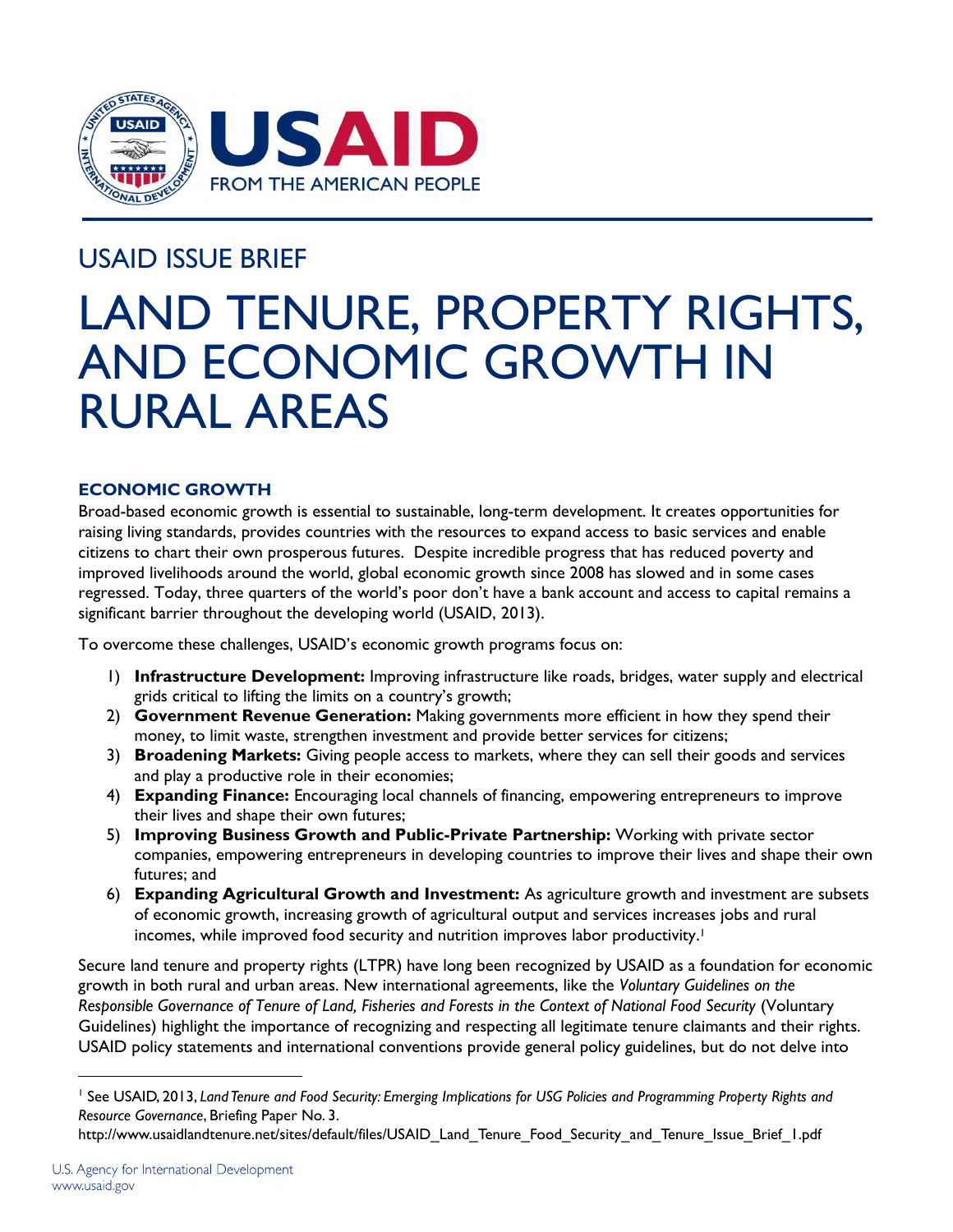the causal linkages between tenure security and economic growth. This issue brief connects USAID's programming on LTPR with economic growth and summarizes empirical evidence about these interrelationships where possible.

## **INFORMALITY AND FORMALIZATION<sup>2</sup>**

This issue brief refers to the concept of "informality" as the situation found in many developing countries when landholders are deprived of the state's protection and have no option to sell or mortgage property. Formalization means that previously informal land and business activities are brought within the law, and accorded recognition and protection by the state. The poor typically hold their land and conduct their business informally. Because of this informality, they are either not cognizant of or choose to forego economic opportunity, formalization benefits, or asset appreciation. Legal and policy reform can help lessen barriers and costs of formal economy participation.

Governments have strong incentives from revenue and economic growth perspectives to promote formalization. Popular demand for formalization is driven by awareness of missed opportunities and the expectation of a benefit to follow. There are powerful groups who tend to oppose broader access to formality, including those who already are well vested and fear competition, lawyers and other professionals who benefit from complexity, bureaucrats who acting as gatekeepers might lose rent-seeking opportunities, and those who benefit from cheaper services provided by the informal sector.

In North America, Western Europe, and Japan, most land is titled and registered and most business is conducted under formality. There is some space for informal business, but little for informal landholding. In South and East Asia, Latin America, Eastern Europe, and the post-Soviet countries, significant land rights have been formalized through land titling by the state, and titling is proceeding on a significant scale. In sub-Saharan Africa, due largely to the prevalence of customary land tenure systems, the majority of land is held under one type of formality but the level of protection provided varies widely within and between countries. There is significant diversity in the ability of these customary tenure systems to provide security and predictability in contractual obligations and in the definition and scope of transfer rights afforded to parties. While the majority of business conducted in sub-Saharan Africa takes place outside of the formal sector, formality tends to be higher in urban areas and rural areas that contain foreign investment. Case studies abound of how urban and peri-urban land markets operate; a recent case study in Bamako, Mali illustrates well the peri-urban tenure realities and their impacts on social relations (Becker, 2013).

Greater formality is associated with businesses that operate in urban contexts. It is there that most registered businesses are located and much urban industrial, commercial, and residential land is titled. With respect to land, some areas of high informality manifest considerable tenure insecurity, e.g.: (1) illegally occupied areas, peri-urban squatter settlements or lands claimed as forest by the state, (2) land reform sectors where beneficiaries' holdings have not been formalized, and (3) areas where there is extensive "tenancy" originating in former servile relationships. Businesses located in urban areas tend to conduct a greater proportion of their activities within the formal sector compared to their rural counterparts.

Formalization does not mean formal land titling and registration; rather there is a continuum of land rights formalization that extends from strengthening tenurial rights in law to better communicating those rights to land holders to resolving conflicts associated with rights clarity to strengthening informal land leasing arrangements and contracts to formal titling and registration within both individual and group contexts. Because public interventions entail fixed and recurrent costs, USAID policy endorses principles of "secure enough" and scaling up land tenure security with need. However, there are different elements of land formalization that need to be clearly recognized: land law reform which recognizes and strengthens property rights; land titling which confers those property rights on landholders; and land registration, which provides a public record of those rights, facilitating proof and reducing transaction risks.

 $\overline{a}$ 

<sup>2</sup> This section and other sections referring to formalization draw extensively from Bruce, John and Michael Roth, 2007, *Legal Empowerment of the Poor*, USAID Project Brief.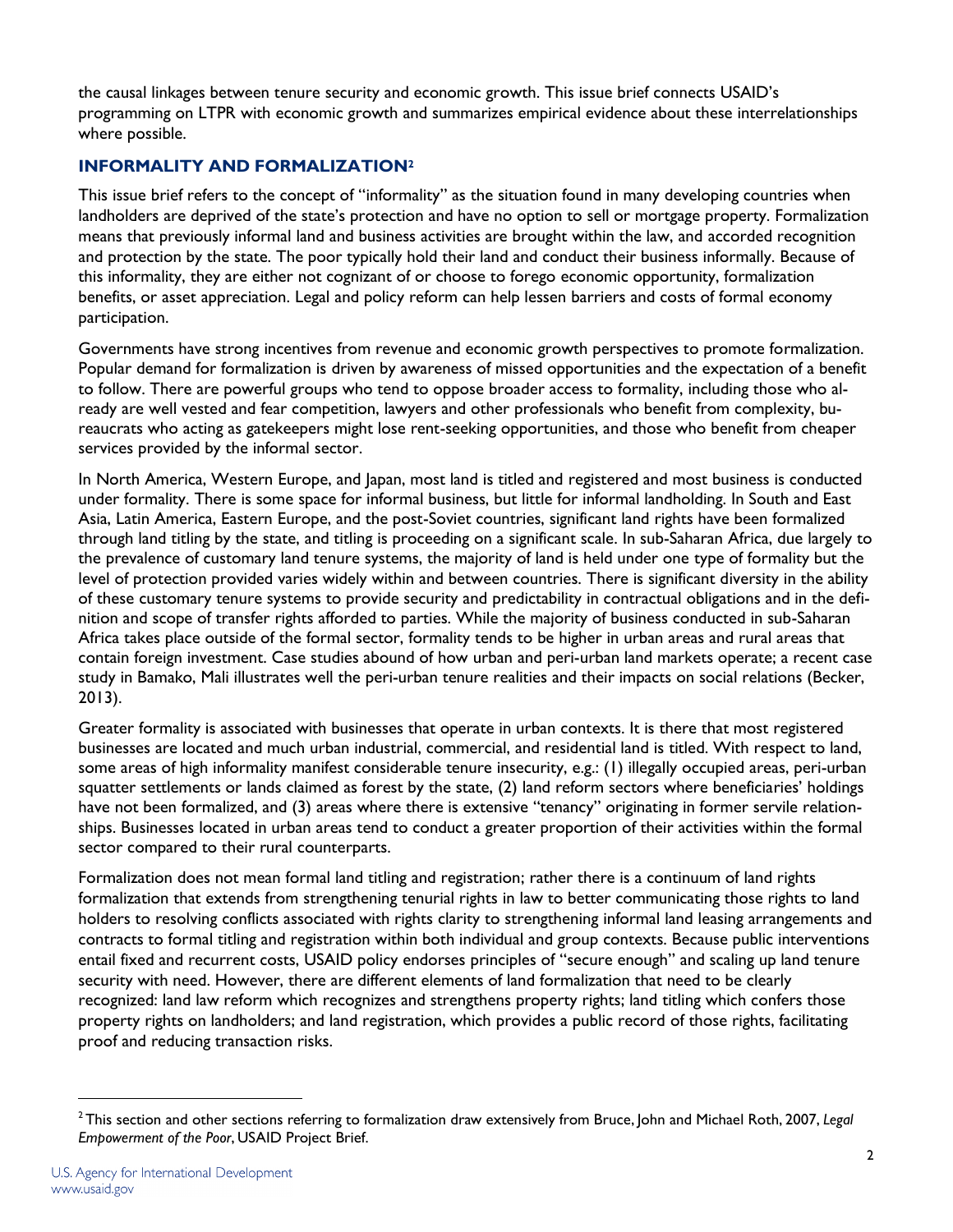## **LTPR AND ECONOMIC GROWTH**

Economic growth is generally defined as the change in Gross Domestic Product (GDP) or GDP per capita over time in a given country, region, or sector of the economy. Several studies have attempted to estimate the effect of providing land tenure security on GDP growth directly. Attributing impact of economic growth to land tenure and property rights interventions is typically very difficult and confounded by the complex development processes involved, and the inability to untangle or replicate control versus treatments in statistical designs. Nevertheless, outcome variables that can be linked more accurately to tenure security include investment, credit availability, poverty rates, land values, and agricultural productivity among the target group. Because these variables have been found to generate higher economic growth in many cases, they are reasonable proxies for growth. Evidence of the relationship between LTPR and economic growth of necessity must include some of these intermediate outcome variables.

Figure 1 provides a conceptual framework outlining the linkages between strengthened LTPR and economic growth, as mediated by markets and institutions, from an input/resource flow perspective. Legal reforms must provide robust property rights of long duration, rights that confer freedom of management, are inheritable and protected by law from easy taking by the state, and the means to prove rights. This must take place within a rule of law environment that allows for effective vindication of rights in courts or other fora.

These together provide security of tenure, vital for both social security and commercial production and use. If the right to alienate land is also part of the bundle of rights, the land may be transferred as needed or mortgaged to obtain credit. Once the land is marketable, the market will move land to those who can pay more for it and who will,

#### **FIGURE 1. LTPR LINKAGES WITH ECONOMIC GROWTH**



in theory, use it more efficiently. Security of tenure thus increases investment incentives, and the ability to use land as security for loans eases credit access. Anticipated results include increased productivity per unit of land and profitability. Not shown in Figure 1 is the potential of the same measures to increase the market value of land, speed up economic capitalization, and allow development of secondary markets in securities.

These economic growth outcomes are also mutually reinforcing; growth in agricultural output and business growth depends on the existence of complementary institutions and public infrastructure, such as well-functioning credit, land, and labor markets as well as transportation infrastructure, electricity, and schools. At the macroeconomic level, land tenure and property rights interventions can thus have a *direct* effect on production (e.g. through long-term investment or expanded credit access) or an *indirect* effect by enabling roads and private and public investment in infrastructure that complements productive activity.

The reverse is also true: large-scale investments in public infrastructure, goods, and services will have muted impacts on economic growth when and where a large portion of the rural population is subject to insecure tenure. To avoid such pitfalls, policy recommendations include evaluating alternative LTPR program designs and implementation processes, and ensuring that complementary institutions are in place so that equitable and broadbased economic growth can be realized. In general, the impacts on economic growth in the rural sector will be greater where necessary market, finance, and legal institutions are in place. Broad-based gains are most likely to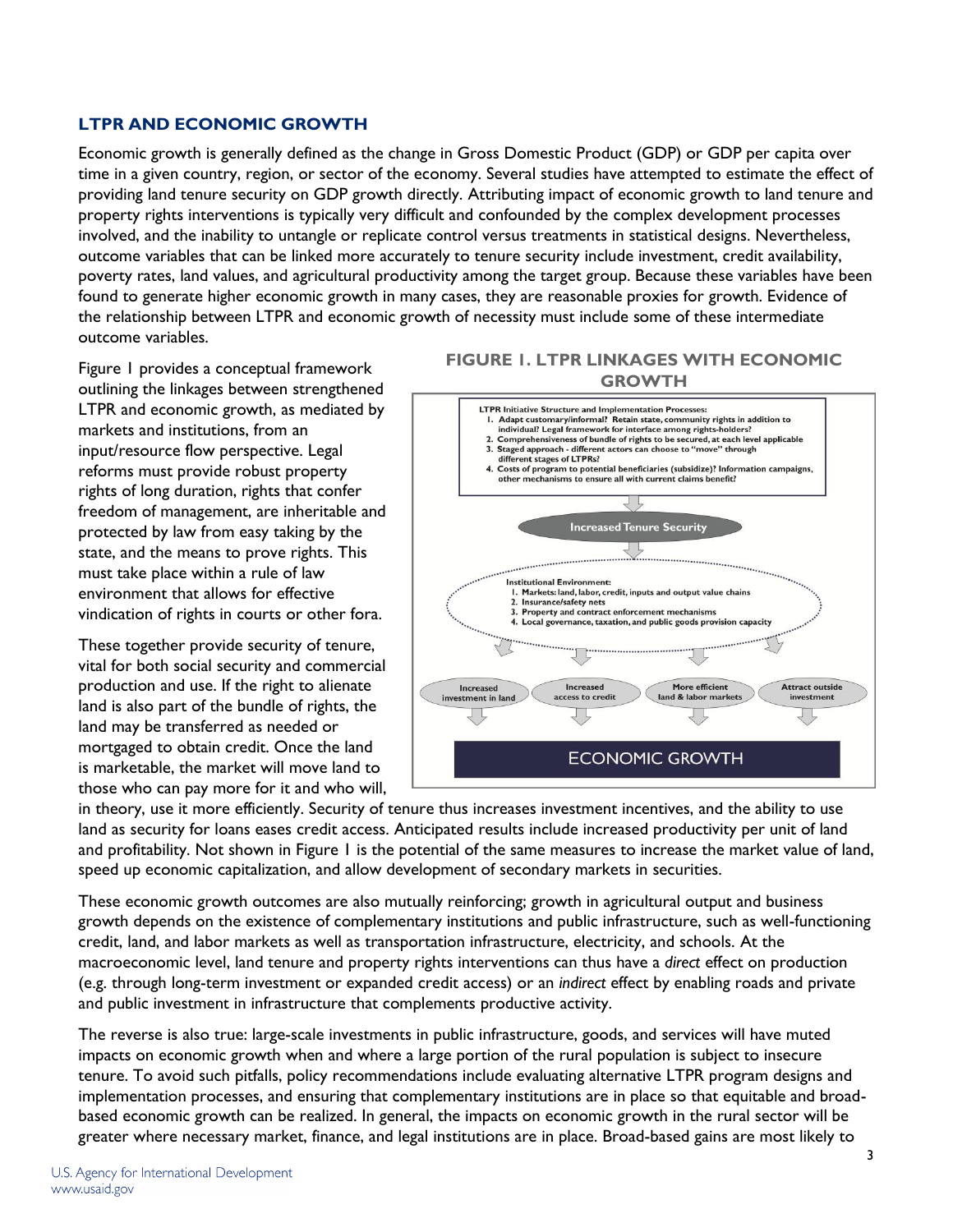materialize when policies and programs to increase tenure security benefit those currently holding insecure rights to land. A number of researchers have noted that expansion in the farm economy can have strong positive impacts on overall economic growth and food security as resources are released to foster higher-valued, rural, non-farm activities and urban-based, private sector enterprise development, particularly in countries where the agricultural sector is still an important source for labor and incomes of the poor (Diao et al., 2010; Gollin, 2010; Haggblade and Hazell, 1989).

Byamugisha (1999) conducted one of the few national-level studies looking at the effect of a titling program on economic growth while controlling for confounding effects. The author tested the effect of a land titling program (see Box E) on economic growth directly using time series data from Thailand and treating the implementation of a land titling program as the key independent variable. Results show a negative correlation between land titling and contemporaneous economic growth in the short term, but a positive correlation between the two in the long run. Results also show a positive correlation between quality of land registration services (measured by public expenditures on land registration) and economic growth.

## **LTPR AND INFRASTRUCTURE DEVELOPMENT**

As the world becomes increasingly urbanized and industrialized, issues of land tenure and property rights in the context of investments in transportation and utility infrastructure and residential and commercial building construction become increasingly important drivers of economic growth. Unfortunately, millions of urban dwellers in developing countries live without adequate security of tenure or property rights. Reports from the United Nations expect this group to reach 1.5 billion by 2020. This increase in population leads to expansion of municipalities and public takings for urban infrastructure and settlement (thereby increasing demand for secure property rights to encourage investment), eminent domain law to enable payment of fair and adequate compensation along with legal recourse in the case of public takings, and public investment in regulated spatial planning (see Voluntary Guidelines, 2012). However, such investments also require caution, particularly in cases where individual or community holders of rural land are not recognized as rightful holders of property by state or

local government (hence are at risk of displacement), or governments lack public resources via taxation to pay for compensation.

Rising consumer incomes along with accelerating economic growth and prosperity also increases demand for rural land for roads, pipelines, bridges, and electrical transmission infrastructure among other public investments. A major policy issue is who holds the rights to large tracts of property through which infrastructure developments pass (i.e. rights of way), or the land (and use of surrounding resources, e.g. timber or water) on which costly fixed place investment takes place. Tenure insecurity in such instances reverses the common tenure security and investment linkage as government through eminent domain can exert authority through its public takings. It can also transfer rights to the private sector via concessions as in the case of siting industrial plants. However in these cases, the concern is less whether governments provide adequate tenure security to the concession holder (which it generally confers) but whether informal land holders (individuals and communities) receive

## **BOX A. LAND REFORM IN AFGHANISTAN**

USAID/Afghanistan's Land Reform in Afghanistan (LARA) Project (January 2011 to January 2014) worked with the Municipality of Jalalabad and 2 informal settlement communities in a mutually beneficial process that supported both the recording of approximately 2,500 land claims and capacity building of Municipal staff in terms of land administration, land use planning and settlement upgrading. Communities participated in roads and drainage planning and construction as well as contributed to the government's better understanding of land occupation within its municipal boundaries. It is anticipated that the very nature of land occupation recognition (through data collection and infrastructure development) will contribute to improved security of land tenure within the target areas as well as continuing local investment.

fair, prompt and adequate compensation for resources and livelihoods lost in such takings, and whether they provide for public consultation and due recourse. The World Bank and Millennium Challenge Corporation provide guidelines to protect rightful land and property holders in the case of involuntary resettlement (see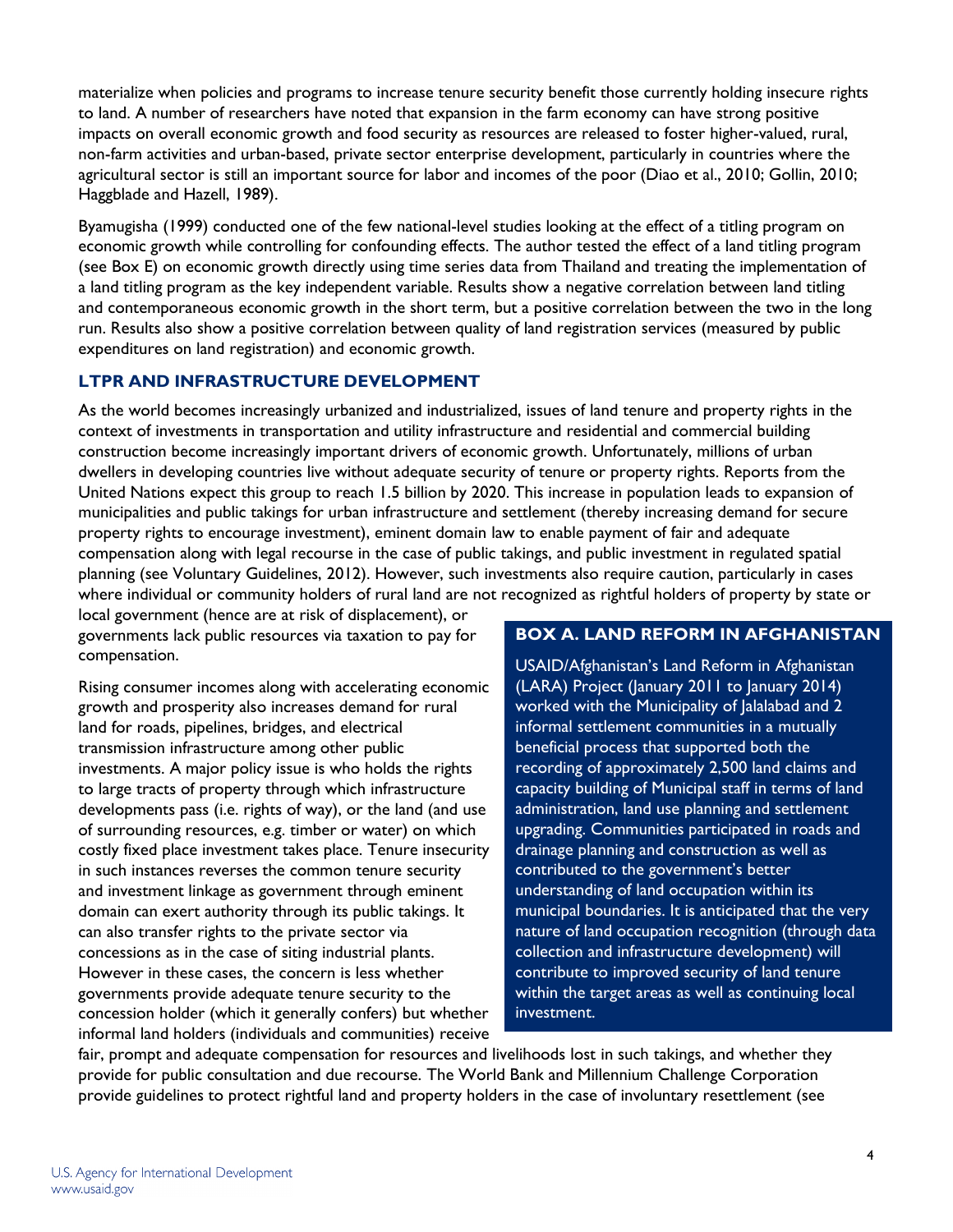Involuntary Resettlement Sourcebook, Planning and Implementation in Development projects)3 as do the Voluntary Guidelines (Part 4).<sup>4</sup>

For both urban and rural infrastructure, a range of policy instruments become important, including regulations governing the operation of land and real estate markets, titling and registration, valuation, taxation, zoning, spatial planning and trans-boundary resource management (whether between urban and rural, or between international, state and local governments), for example as used in USAID Afghanistan's land reform program (box A). In such cases, the impact of land tenure reform interventions are all too obvious when public investment is the focus. The greater challenge is whether similar interventions are possible with land tenure interventions alone, because such costly investments typically require a complex confluence of factors: enabling government, pro-business rule of law, legal recourse, good governance and public resource management, and availability of private capital mobilization (public-private partnerships) in addition to improved financing.

## **LTPR AND GOVERNMENT REVENUE GENERATION**

Expansion of informal settlements is also becoming an important issue, particularly in contexts where the property rights regime is weak and discourages public and private investment, burgeoning populations (particularly of the poor) overwhelm public infrastructure and delivery of public services, and weak city and municipal tax base curtails public spending (see box A). It also occurs in conflict settings when residents flee to cities for security and once there claim the property settled to be theirs. In an effort to address land and property rights security, governments and international funding agencies have adopted land use planning along with titling and registration to help regularize and plan urban settlements, provide security of tenure to increase investment in housing and building stock, and enable municipal taxation systems to increase public coffers for undertaking infrastructure and public service delivery. There are nonetheless risks that need to be accounted for in policy and program design, such as speculation and profit taking as informal settlements are upgraded, eviction of tenants due to higher rents, and expansion or new unauthorized settlements in hope of being awarded titles and the benefits of informal settlement upgrading.

## **BOX B. COLOMBIA LAND AND RURAL DEVELOPMENT PROGRAM**

Following decades of internal conflict, USAID/Colombia's new Colombia Land and Rural Development Program is expected to play a catalytic role in building government capacity to restitute land to victims, extend land formalization in priority areas, and promote sustainable rural development. Colombian municipalities are currently challenged with facilitating sustainable livelihoods and providing basic municipal services to restitution/formalization beneficiaries. LRDP will assist these municipal governments to increase real estate tax revenues contributing to broader efforts to finance infrastructure projects and rural development programs. LRDP's landrelated interventions will provide tenure security for Colombian citizens and will simultaneously enhance municipal capacity to improve public service delivery.

Beyond the need for individual security of tenure providing people and businesses with incentives to renovate or construct costly structures to meet basic human needs and demand for commercial services, municipalities need revenue to provide for urban investment, infrastructure and public good delivery (see Box B). Many municipalities in the developing world lack capacity to undertake land use planning and complementary LTPR interventions like land titling and registration systems that formalize the holdings of individuals and businesses; public consultation and transparency in land use planning decisions; land valuation and payment of fair, prompt and adequate compensation in the event of public takings and expanding urban perimeters; and property valuations to levy property takes to pay for public services.

 $\overline{a}$ 

<sup>&</sup>lt;sup>3</sup> World Bank. 2004. "Involuntary Resettlement Sourcebook: Planning and Implementation in Development Projects." Washington DC: The World Bank.

<sup>4</sup> FAO and Committee on World Food Security. 2012. "Voluntary Guidelines on the Responsible Governance of Tenure of Land, Fisheries and Forests in the Context of National Food Security." Article 23.3. http://www.fao.org/docrep/meeting/025/md708e.pdf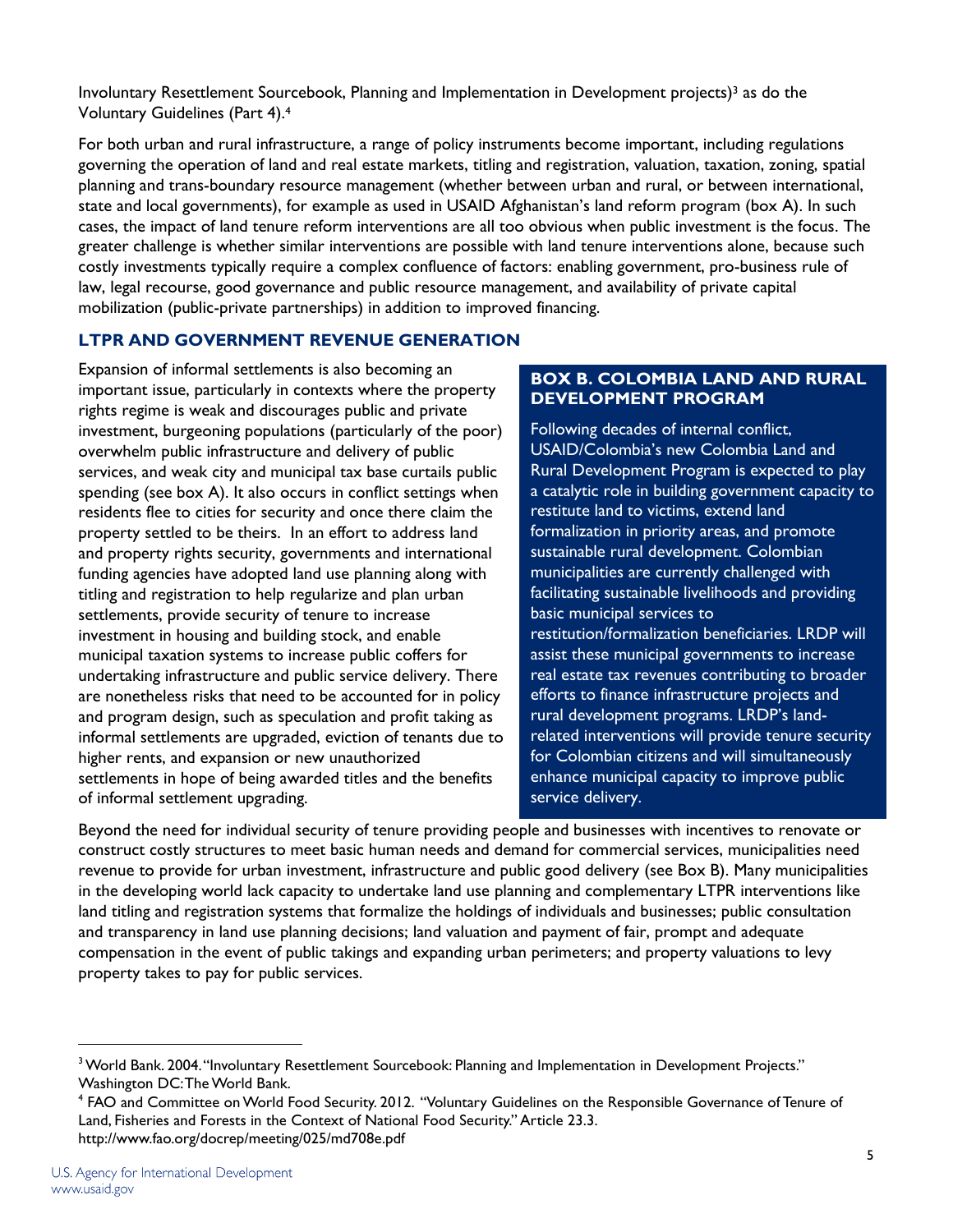While securing property rights for individuals and businesses may be justified in and of itself to enable residential and business construction, for many municipalities in the developing world the goal is registered land that can be valued and used to assess property taxes to augment public revenues. When combined with good governance (transparency, accountability, participatory planning and watchdog oversight of expenditures, and avoidance of corruption), land titling, registration, valuation, land use planning and zoning help to regularize the development process and contribute to economic growth via the public and private investment that is enabled. However, lacking good governance, the same individuals and businesses can opt for informality and tax avoidance until the wrongful behavior is corrected and the benefits of public investment are made evident.

## **LTPR AND MARKETS**

LTPR has only an indirect effect on product markets related to the role of increased tenure security on investment and output thus influencing the flow of marketed surplus and product flows in markets. However, secure rights in land and property enable land transfers and increase land and real estate market efficiency by allowing farmers and entrepreneurs to allocate land and labor to their best alternative uses while minimizing time-consuming disputes over land use. Secure rights reduce transaction costs and lead to efficiently functioning land markets by reducing disputes over land ownership and enabling smooth land transfers. Successful farmers and entrepreneurs will more readily buy, rent or exchange land and property, while less successful farmers and entrepreneurs will choose to sell or rent out land. In these cases, not only will land tend to be allocated to its best use, but so too will labor (Byamugisha, 1999). Land markets that are sufficiently developed - and well-functioning institutions that hear disputes and enforce agreements - are crucial complements to land tenure interventions that promote land transfers via sales or leaseholds (Barrows and Roth, 1990). Additionally, sufficient off-farm labor opportunities are typically required to realize gains from reallocating labor.

#### **BOX C. IMPACTS OF LAND TITLING ON INVESTMENT AND CREDIT: MIXED RESULTS**

While there are studies that bear out the theoretical connection between land titling and investment, (Feder and Onchan [1987] and Alston, Libecap, and Schneider [1996]), this is not necessarily the general case. For example Deininger and Chamorro (2004) find registration increases land values but otherwise has little impact on access to credit, investment, or productivity. Major comparative reviews by Bruce and Migot-Adholla (1994) and Feder and Nishio (1996) suggest that titling's impact on investment and credit is most likely to be effective where robust formal financial markets exist and where there are incentives for investment created by proximity to urban markets and good quality land. Studies that dig into impacts on the poor (e.g. Carter and Olinto 2003) suggest that credit and other benefits may be heavily skewed toward large landholders.

There is real concern in developing countries that marketability and 'mortgageability' of land resulting from formalization will fail to deliver empowerment of the poor, but may instead increase landlessness through desperation sales or foreclosures after illconsidered borrowing by poor landholders. Carter and Salgada (2001) suggest the poor tend to lose out in land markets, and some major comparative studies have concluded that this is often the case (De Janvry et al 2001). The most serious problem stems from credit market imperfections. Potential value in urban uses tends to drive up the value of land beyond what rural producers can afford. Small landowners often have difficulty accessing credit using land as collateral, with or without a title; the loan amounts are modest, the costs per loan high, and problems of foreclosure and disposal disproportionate. Understanding the role of credit markets in relation to land formalization has led to important recent shifts in donor land policies, particularly at the World Bank where it is now accepted that, for land markets to move land to the poor, targeted credit must be provided (Deininger [2004]).

#### In rural areas, secure tenure rights

increase the likelihood that farmers making investments in the present will be able to enjoy the returns to those investments in the future, and can pass down improved land to heirs (Place and Otsuka 2002, and references therein). This mechanism will have bigger impacts where returns to these investments are relatively high, e.g. where well-functioning markets ensure farmers are able to obtain agricultural inputs and technology as well as sell surplus production at favorable prices.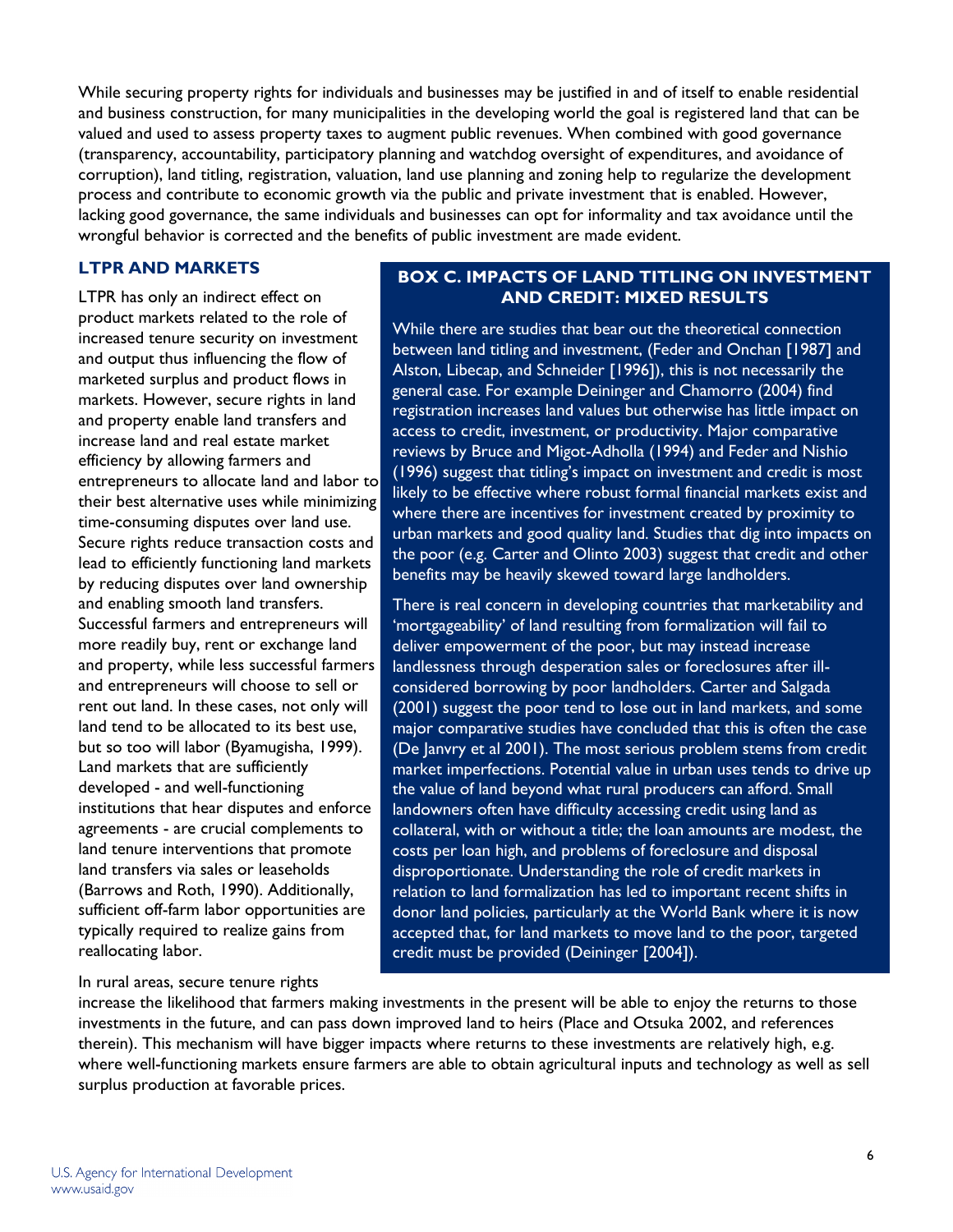## **LTPR, CREDIT, AND FINANCE**

Informality means that landholders are deprived of the state's protection, nor will they have the option to sell or mortgage their land with formal sector credit institutions. The influential and powerful are less vulnerable to this risk than the poor, because they can mobilize forces other than rule of law to protect their holdings. They also have other security to offer for loans. The poor feel the full force of insecurity, and it undermines their incentives to invest and produce as well as the possibility to gain access to medium- and long-term mortgage credit through use of land as collateral. Another negative impact is felt among local authorities that are deprived of a valuable source of revenue from property and income tax, leading to lack of basic services for the poor. However, taxation that is onerous, unfair, or administered by corrupt governments without transparency or accountability will also tend to encourage landholders and business to seek out and maintain informality.

Legal reforms that enable (or ease restrictions on) land and property transfers and increase access to formal credit can facilitate production and consumption activities, both important determinants of economic growth. Increased access to credit can speed up financing of desired investments. Importantly, this can only happen where

rural financing institutions can and do respond effectively to increased demand on the part of newly collateralized farmers (World Bank, 2003). The extent that rural financing institutions expand credit will in part be determined by whether plots are of sufficient value and whether foreclosure in the event of default is socially feasible (Deinenger and Feder, 2001).

In practice, however, the linkages between formal land title and access to credit and investments are often mooted by capital market imperfections and the weak bargaining position of the poor in land and financial markets (Box C). However, there are different elements of land formalization that need to be clearly recognized: land law reform which strengthens property rights; land titling which confers those property rights on landholders; and land registration, which provides a public record of those rights, facilitating proof and reducing transaction risks.

#### **BUSINESS AND AGRIBUSINESS GROWTH**

Formalization serves to expand the potential transaction partners that are available to a business by decreasing the risk associated with undertaking impersonal transactions through state-administered contract enforcement. Besides increasing a firm's sourcing or marketing options, business formalization helps to improve credit access. This benefit appears to be intensified in legal systems that allow the use of moveable collateral such as inventory and accounts receivables. Unfortunately, compared with land, there is a dearth of empirical work on the impact of formalization on business performance.

A common assumption among policy makers is that once formalization costs are reduced, business will flourish. Registration reforms that target costs and

## **BOX D. THE EFFECTIVENESS OF POLICIES TO FORMALIZE BUSINESS**

The empirical research on the impact of business formalization is limited by the scarcity of reforms and the obvious methodological problem of measuring a portion of the economy that is, by definition, beyond government's control. These obstacles have effectively prevented crosscountry comparisons of formalization policies, leaving primarily descriptive studies of single countries. There is nonetheless some evidence that formalization policies promote economic development. Howell (2002) finds that policies pursued by the Shanghai Municipal Government to address high unemployment were successful in facilitating newly unemployed workers' transition into the formal economy. A large-scale formalization program led by the ILD, based in Peru and El Salvador from 1982 to 1996 succeeded in formalizing 300,000 enterprises and increasing annual tax revenues by \$300 million. The program cites the creation of 560,000 legal jobs in Peru and \$9.4 billion in net benefits having been attained by the poor there.

While formalization policies in Peru, El Salvador, and Shanghai appear to have been beneficial to growth, there is evidence suggests that these results are contingent on domestic factors. Batra and Mahmood (2003) find that direct government support to private enterprises (e.g. subsidized finance or business development services) is not effective in increasing firm performance when the country lacks a sound business environment. Sanders (2002) finds similar failures in measuring the effectiveness of a US government technical assistance and credit to American micro-enterprises to promote economic wellbeing and to integrate firms into the formal economy. The study found no statistical difference between firms that participated in government programs and the control group.

7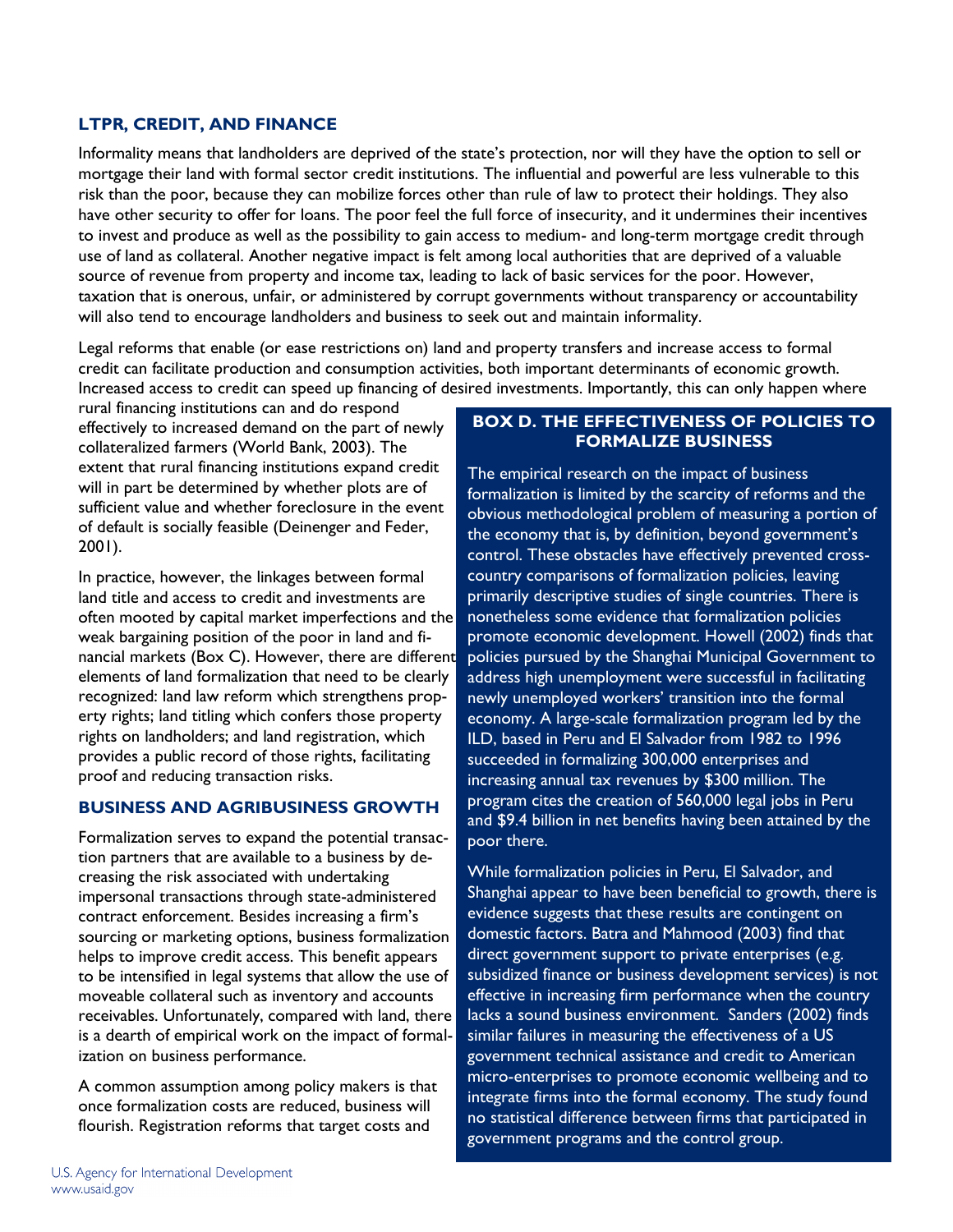the length of time required are the common recipe for business formalization. But different factors may affect the success of these policies. For example: costs and time required to enter and exit a market is reduced but businesses do not feel a tangible benefit in the formal economy; business formalization is unknown to informal businesses; different businesses in the informal economy require different remedies to foster formalization; the formal market is overwhelming in terms of competition; the informal economy is resistant to change or has its own ways of doing business; informal business fails to embrace formalization policies because they lack access to credit and training; rampant corruption in the formal sector dissuades informal businesses from formalizing; and poor dispute settlement mechanisms and services and infrastructure affect the formal sector's appeal for informal businesses.

In general, informality tends to be high when business regulations are strict and when direct and indirect government-imposed costs associated with attaining and maintaining legal compliance are high. Informality tends to represent a large part of output in countries where the costs of starting or operating a formal business and time spent ensuring legal compliance are onerous. While pervasive public corruption appears to increase informality, the evidence concerning the impact of taxes on informality does not all point in one direction. While some studies observe that high taxes increase the size of a country's informal sector, there are other contradictory results that have not been explained.

## **AGRICULTURAL GROWTH AND RURAL INVESTMENT**

Secure tenure rights increase incentives to make productive investments on farm. An efficient, stable, and growing agricultural sector is more likely to attract external and domestic investment necessary for broad-based economic growth. Additionally, gains in agricultural productivity and sector growth can subsequently have large multiplier effects on economic growth in both the rural non-farm and urban sectors. A more efficiently functioning agricultural sector will be more attractive to outside investment, allowing farmers who wish to increase the scope and scale of their operations to find investment partners more easily and spur the further growth of their businesses, further enabling economic growth of the rural sector (FAO, 2002; De Soto, 2000; Delgado et al., 1998). Attracting outside investment also requires complementary investments in institutions for contract enforcement and sufficient political and macroeconomic stability. Also, for such investment to have a positive impact on local development, it must include local smallholders. If there are solid legal systems protecting the rights of smallholders, then they will be more likely to be consulted and properly compensated if outside investors wish to purchase their land.). Furthermore, when smallholder tenure is secure, investors will be more likely to engage in joint ventures, contract farming, and agreements with cooperatives instead of just buying land (Hallam, 2009). This type of investment often has a substantially greater impact on local economic development and poverty reduction than large-scale land purchases.

In rural areas, four mechanisms link secure LTPR to economic growth. First, secure tenure rights increase the likelihood that farmers making investments in the present will be able to enjoy the returns to those investments in the future, and can pass down improved land to heirs (Byamugisha, 1999; Place and Otsuka 2002). This mechanism will have bigger impacts where returns to these investments are relatively high (e.g., where wellfunctioning markets ensure farmers are able to obtain agricultural inputs and technology as well as sell surplus production at favorable prices). Second, they may increase access to credit so landholders can more easily finance on-farm investments as well as increase engagement in market-based entrepreneurial activities. Third, secure rights that enable land transfers through the market increase efficiency in rural areas by allowing farmers to allocate both land and labor to their best alternative uses while minimizing time-consuming disputes over land use. Fourth, an efficient, stable, and growing agricultural sector is more likely to attract external and domestic investment necessary for broad-based economic growth. Additionally, gains in agricultural productivity and sector growth can subsequently have large multiplier effects on economic growth in both the rural non-farm and urban sectors. Though the empirical literature is skewed toward titling/registration, it nonetheless provides strong evidence that strengthening LTPR can only foster economic growth when the design and implementation take into account specific circumstances of existing claimants, and when complimentary institutions and public infrastructure are in place.

Given the mixed results of earlier, costly land titling programs, alternative programs for securing a broad range of land tenure and property rights have been pursued. These include legally recognizing community/tribal ownership, legally defining rights of users on state land, providing farmers with certificates of occupancy rather than full titles,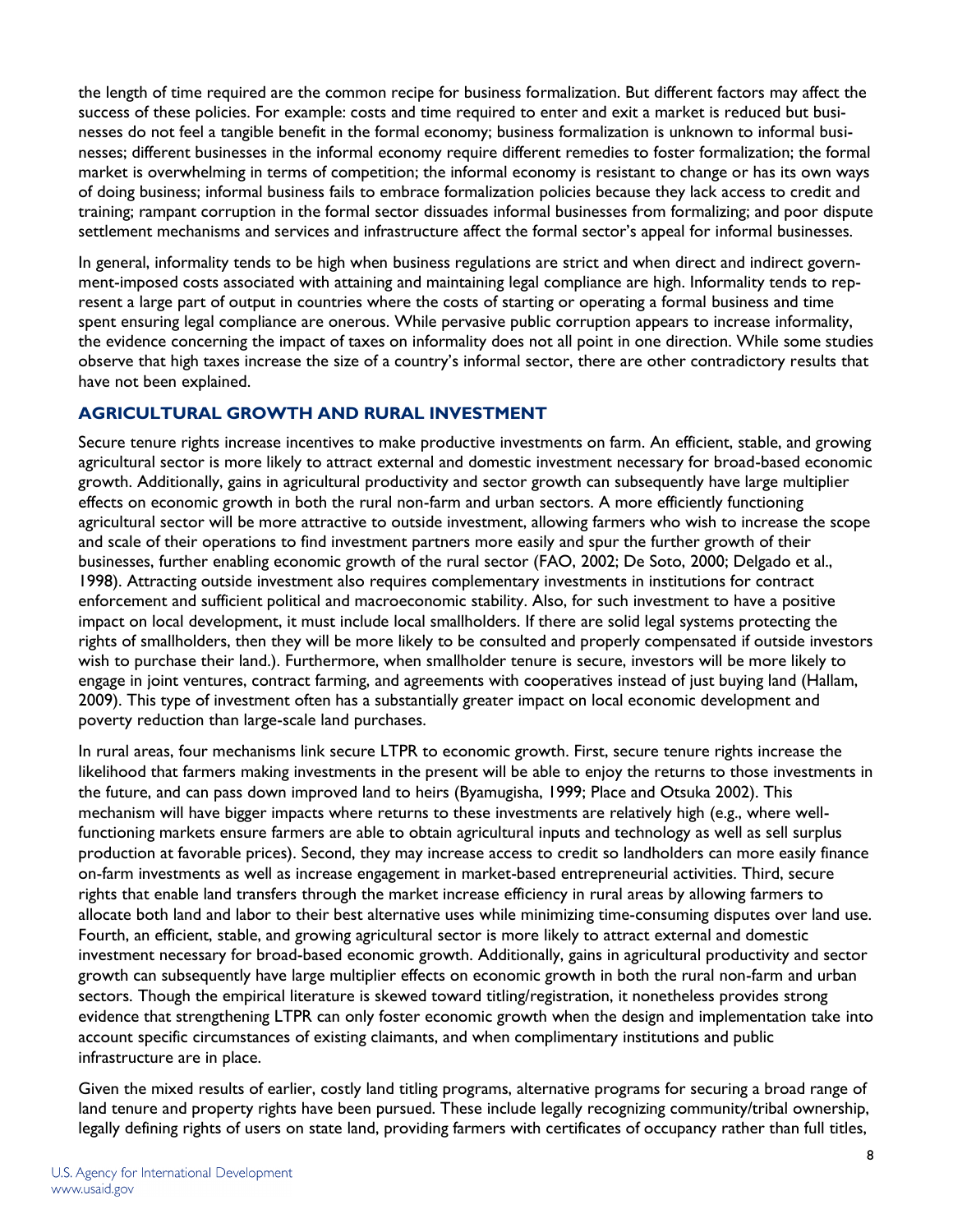establishing community land trusts, and employing other methods which maintain existing aspects of customary land use systems while increasing tenure security and stimulating land markets (Toulmin, 2009; Arko-Adjei, 2011).

Although credit impacts have historically been used to justify land tenure and property rights interventions, existing empirical evidence suggests that increased internal investment is perhaps the most important outcome of these projects. Deininger and Chamorro (2004) found that farms that received formal title in Nicaragua in the 1990s saw an 8-9 percent increase in propensity to invest and a 30 percent increase in land values compared to farms lacking formal title. Holden et al. (2011) and Deinenger et al. (2011) also find increases in on-farm investment resulting from Ethiopia's recent land certification program.

Evidence for increased credit access is more mixed (USAID, 2006). In studies of the Thailand Land Titling Project (see Box E), for example, researchers found that land titling increased access to formal credit by 75-123 percent, allowing farmers to benefit from interest rates 27 percent lower on average than in the informal credit sector (World Bank, 2003; Burns, 2004). However, Carter and Olinto (2003) found that land registration did not increase credit access for the poor in Paraguay, but did increase credit access for wealthy farmers.

With respect to improved functioning of land markets, Boucher et al. (2004) found a significant correlation between land titling and land market activity in Nicaragua and Honduras. However, others studies found no correlation between land registration and land market activity, including Do and Iyer (2008) in Vietnam.

Increasing outside investment is the least studied empirically. External investments in agricultural land in developing countries increased to record levels after the 2007 and 2008 global food price spikes. However, despite the theoretical argument that increased tenure security through land titling programs might increase outside investment and spur economic growth, according to Deininger, et al. 2010, much of the post-2007 reported investor interest has targeted countries where local people have insecure land rights. This may demonstrate that tenure security is simply less important in attracting investment than expected returns to agriculture due to price increases, or perhaps that areas with less secure property rights for locals actually

## **BOX E. THE THAILAND LAND TITLING PROJECT SUCCESS STORY**

Thailand had a land titling system as early as 1901. However, by 1984 only 12 percent of occupied agricultural land was held under formal titles (Burns, 2004). The Thailand Land Titling Project (TLTP) was introduced that year with the goal of issuing formal titles to all remaining eligible landholders. Costs of the project were fairly low, at around \$39 per title (Pagiola, 1999).

A number of outside evaluators have judged the project to be very successful. By project close, 13 million households received land titles. Land titling was found to raise property values by 75-197 percent and increase access to formal credit by 75-123 percent, allowing farmers to benefit from interest rates 27 percent lower on average than in the informal credit sector (World Bank, 2003; Burns, 2004). Several studies found that land titling increased use of seeds and fertilizer, yields, and land transactions, though these outcomes varied across different regions of the country (Pagiola, 1999; Burns, 2004).

Suggested reasons for the success of TLTP include Thailand's long history of private land tenure, which meant land titling did not represent a sudden cultural change; implementation by a wellorganized and experienced body, the Department of Lands; and strong commitment to the project over 20 years by both the government and outside funders like the World Bank (Rattabirabongse et al., 1998; Burns, 2004). Finally, the Thai government also invested significant resources in complementary programs, including widespread provision of credit by the Bank for Agriculture and Agricultural Cooperatives (Burns, 2004).

attract external investment, since the government is able to cede large tracts of land to investors without concern for the rights of local tenants.

One reason for the heterogeneity of land titling program results is that the success of the mechanisms in stimulating investment, productivity, and other growth outcomes depends on the presence of well-functioning markets for land, credit, inputs, and labor (Boucher et al. 2004; Musembi 2007). Positive results appear to be more likely in more advanced, population-dense countries with greater market, financial, public transportation and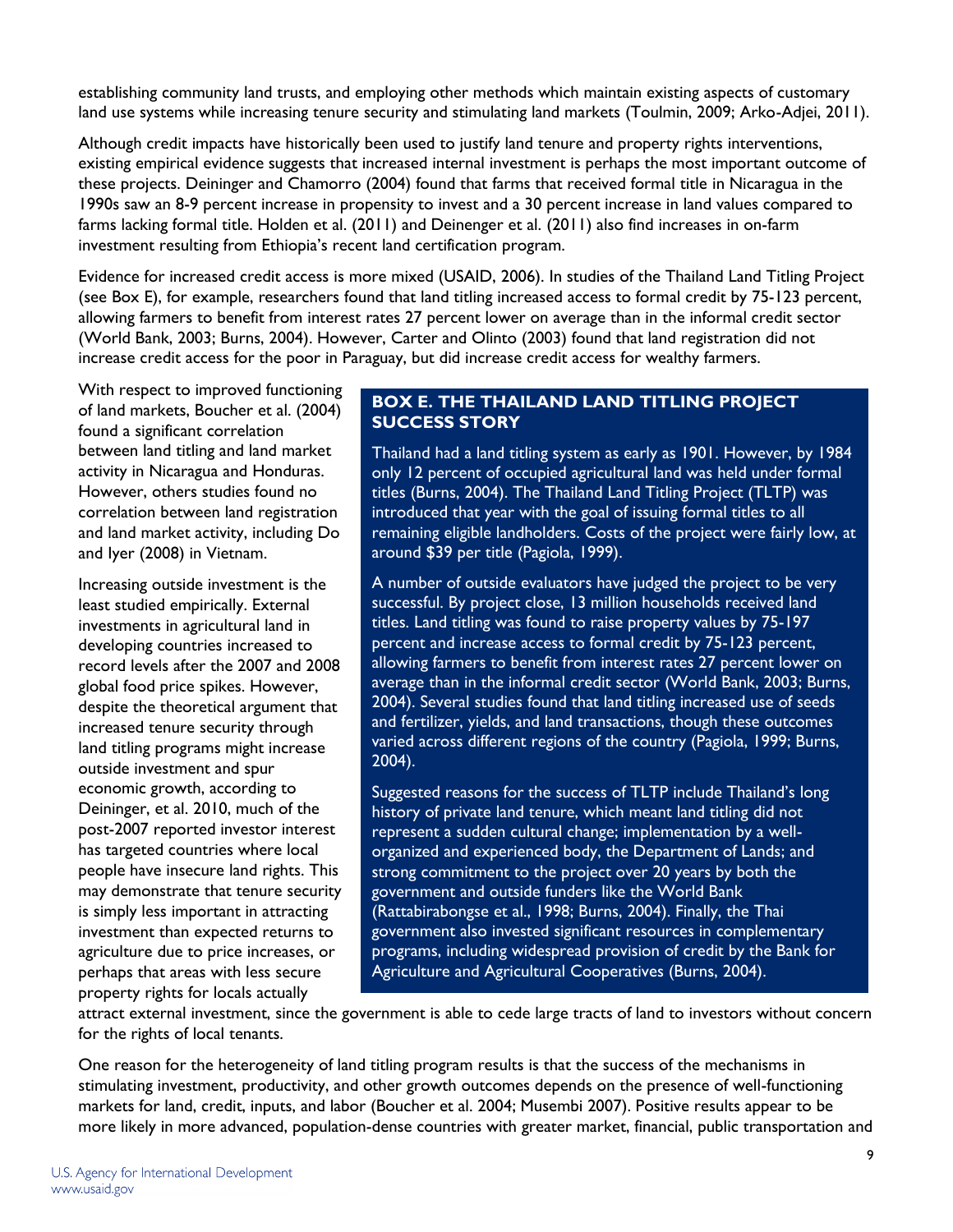energy infrastructure, and for farmers who are already better off. In areas where customary land systems prevail, there may not be sufficient gains to warrant individual titling. Empirical evidence to support this latter point is found in Chimhowu and Woodhouse (2006), who provide a great deal of case study evidence of customary land tenure systems with active land markets, and de Janvry and Sadoulet (2001) who document a number of examples where investment and production under customary/communal tenure was the same as that under private tenure, for both cinnamon production in Sumatra and cocoa in Ghana. Nonetheless, as pressure on limited land resources for food and biofuel production increases, there may be a need to provide more limited formalization to customary systems.

The success of the Thailand TLTP, however, shows that registration and titling system can increase incomes across all types of farmers. This is largely attributed to the program design and implementation process, as well as the development of complementary institutions. With respect to outside investment, several scholars have suggested that strong regulation is needed so that foreign purchases of private freehold land do not disenfranchise local farmers at the expense of wealthy companies (Deininger, et al. 2010).

Finally, stimulating broad-based economic growth in the agricultural sector generally has large positive spillover effects on rural non-farm and urban economic growth, particularly in relatively poor countries where the majority of the labor force is still largely dependent on the agricultural sector (Diao et al., 2010; Gollin, 2010). Of course, major increases in agricultural productivity will generally require complementary investments in public infrastructure and the legal and regulatory environment for investment, as well as secure LTPR.

## **ALTERNATIVES TO FREEHOLD TITLING**

Many observers now suggest that formal land titling programs leading to rapid private ownership may not be the best or only way to secure LTPR and promote balanced economic growth. Rather, USAID policy endorses principles of "secure enough" and scaling up land tenure security consistent with affordability, sustainability and a continuum of rights. There are a number of alternatives to formal land titling that can help to create more secure land tenure while avoiding the pitfalls of individualized freehold tenure systems, including the exacerbation of inequality. These include policy and legal recognition of customary rights; issuance of certificates that secure usufruct, management, and/or inheritance rights; or community titling (Delville, 2010; Bassett, 2005).

There is also some empirical evidence that suggests that a more flexible tenure model should be used to retain elements of customary tenure and encourage a more gradual transition to a freehold system. This is particularly likely to be true in systems where multiple, overlapping property rights act as an insurance mechanism, such as in free-grazing livestock systems (Niamir-Fuller, 1999 and case studies therein). Being able to access communal land in response to poor realizations on one's own land serves as a safety net, which can be particularly important where few other safety net mechanisms exist. More gradual transitions allow for the concomitant development of complimentary institutions and may lead to more equitable distribution of strengthened LTPR, as beneficiaries have more time to familiarize themselves with the process.

Several alternative systems partially maintain customary tenure. For example, in Namibia the government is developing a flexible approach which builds incrementally on customary rights, providing a continuum of rights via occupancy licenses, "starter titles," and certificates of occupancy rather than offering freehold title as the only option (Arko-Adjei, 2011). In other countries, for example Ghana and Botswana, land boards made up of traditional leaders or elected officials are involved in both the decision making about what rights should be recognized and protected, and implementation of the land registration process (Arko-Adjei, 2011). In Mexico, the 1992 land reform contained mechanisms for individuals in the community to vote on how the bundle of property rights would be altered on issues, for example, such as whether communal pastures or forest would remain communal or instead be divided among rights holders (Deininger and Bresciani, 2001; de Janvry et al. 2011). Another alternative structure is the Community Land Trust (CLT), where land is owned by communities but improvements made to the land, such as houses, are owned by the individuals. Still another option is to retain state ownership and control over at least some land, which could potentially make it easier to capture economies of scale and/or to continue providing land access to those who would otherwise be landless and marginalized under a freehold, liberalized tenure system.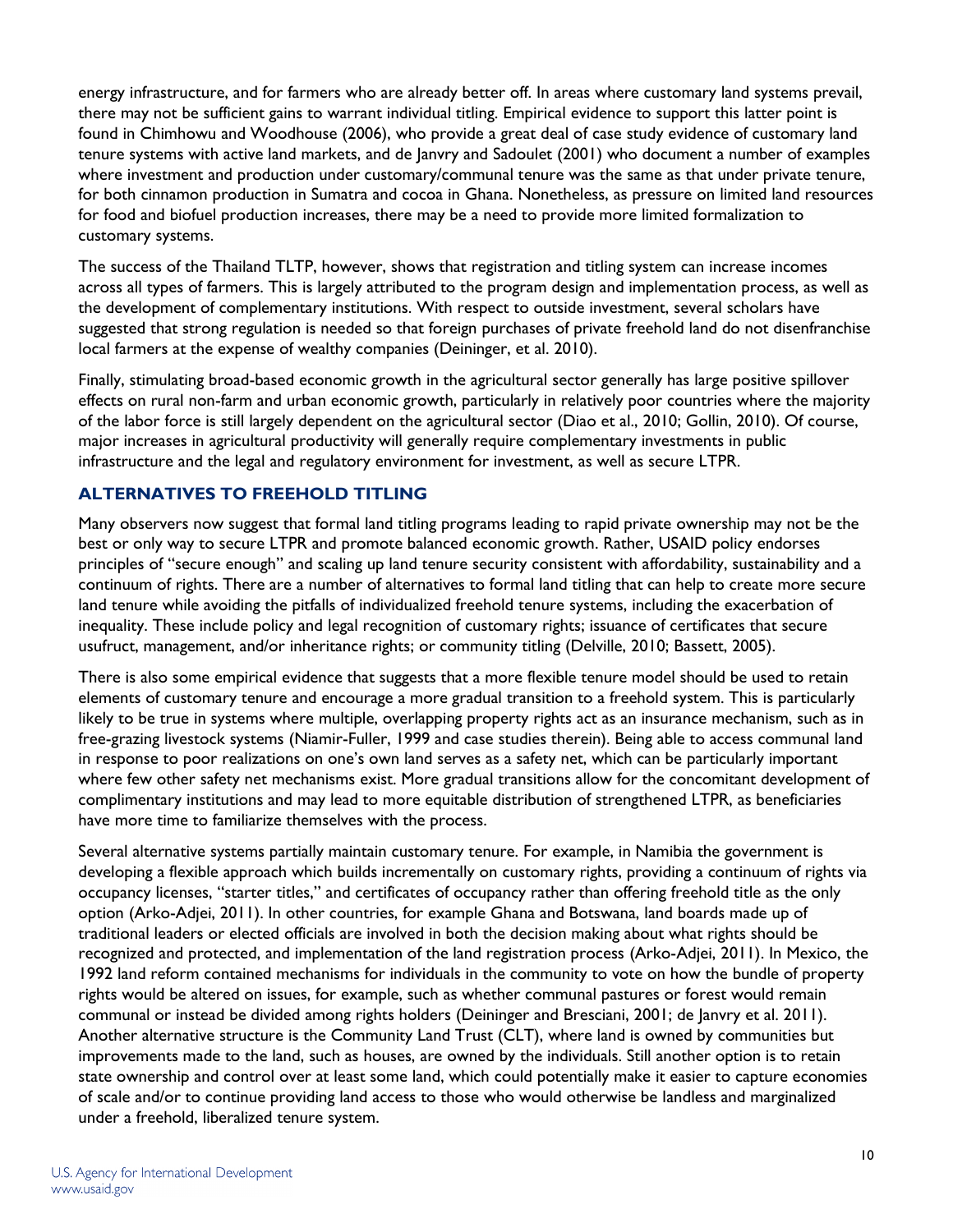To date, there is little empirical evidence on the outcome of such alternatives. For example, Ethiopia has implemented an alternative tenure registration system through local land administration bodies (see Box F), and it has widely been recognized as successful in increasing tenure security of both men and women, increasing on-farm investments, and raising productivity (Holden et al., 2007; Holden and Tefera, 2008). On the other hand, Basset (2005) conducted a six-year study of the implementation of CLTs in Voi, Kenya, in comparison with an individual tenure system implemented in nearby Kilifi, Kenya. Results showed that although absentee ownership was slightly lower and land was more affordable in the CLT area compared to the area with individual tenure, the positive results were weak, and the overall conclusion was that goals were not met due to complexity of the legal

structure of CLTs, lack of continued government support, and conflict over allocation of additional parcels**.** 

There is more empirical evidence on the privatization of state ownership of land, from the literature on the transition from communism to capitalism in the 1990s. In Central and Eastern Europe (CEE) and the Commonwealth of Independent States (CIS), over 145 million hectares of state-owned land was transferred into private hands between 1990 and 2000 (Dudwick et al., 2005). During that time, most CIS and CEE countries experienced the largest fall in agricultural production, yields, and rural employment ever seen. While most CEE and some CIS countries also saw the agriculture sector rebound over time (Lerman et al., 2004), the rapid transition led to a period of massive disruption with negative consequences for those dependent on the rural economy. By contrast, during their transition periods, both China and Vietnam implemented a more gradual approach, retaining state ownership of most land and transferring only usufruct rights to tenants, and they saw dramatic increases in agricultural productivity and growth (Pattinson, 2000). This may be because during gradual reform, the existing complementary financial and

## **BOX F. ETHIOPIA'S ALTERNATIVE APPROACH TO LAND TITLING**

In the late 1990s, the Ethiopian government introduced a land titling system which has proven successful and managed to avoid many of the pitfalls of other land titling programs. Ethiopia's program is the lowest cost land titling program ever implemented, at only \$1 per parcel, compared to \$20-\$60 on average in other titling programs (Burns, 2007). Costs are kept low because local land administration committees are set up in each community, and farmer members are trained to implement land measurement and registration themselves (Deininger et al., 2009; Toulmin 2009). Within five years, 20 million plots were registered to 6 million households (Deininger et al., 2009).

The program departs from traditional titling interventions in a number of ways, in particular by issuing non-alienable use right certificates, rather than full titles. Its use of local land administration committees is unique and helps to strengthen the legitimacy of the program. Female-headed households are able to register land in their name, and husbands and wives are jointly certified as owners (Arko-Adjei, 2011), helping to avoid the disenfranchisement of divorcées and widows seen in Kenya (Holden and Tefera, 2008). Women's rights were further strengthened by a federal provision that requires the consent of both spouses to make a decision to rent out or sell the land.

Two separate empirical studies (Holden et al., 2011; Holden and Tefera, 2008) found that the land registration program in Ethiopia has increased perceptions of tenure security, decreased border disputes, increased investments in trees planting and soil conservation structures, and raised agricultural productivity. Holden and Tefera (2008) also found that poorer households have the same probability of receiving land certificates as less poor households under the program.

legal institutions are not massively disrupted, and new institutions suited for the free market have more time to develop and mature. For example, in China and Vietnam, the state largely retained control over the supply of inputs and the purchase of farmer production during transition, and in both cases the states played a major role in developing new institutions necessary for the free market system, such as contract enforcement and credit markets (Roselle and Swinnen, 2004).

A number of empirical studies in the literature suggest that high levels of inequality are ultimately detrimental to GDP growth (Davis and Hopkins, 2011; Bardhan and Mookherjee, 2006). This insight is particularly important in the context of strengthening LTPR. To the extent that the relatively poor and marginalized people currently face greater insecurity, well-structured and well-implemented programs can have progressive impacts on the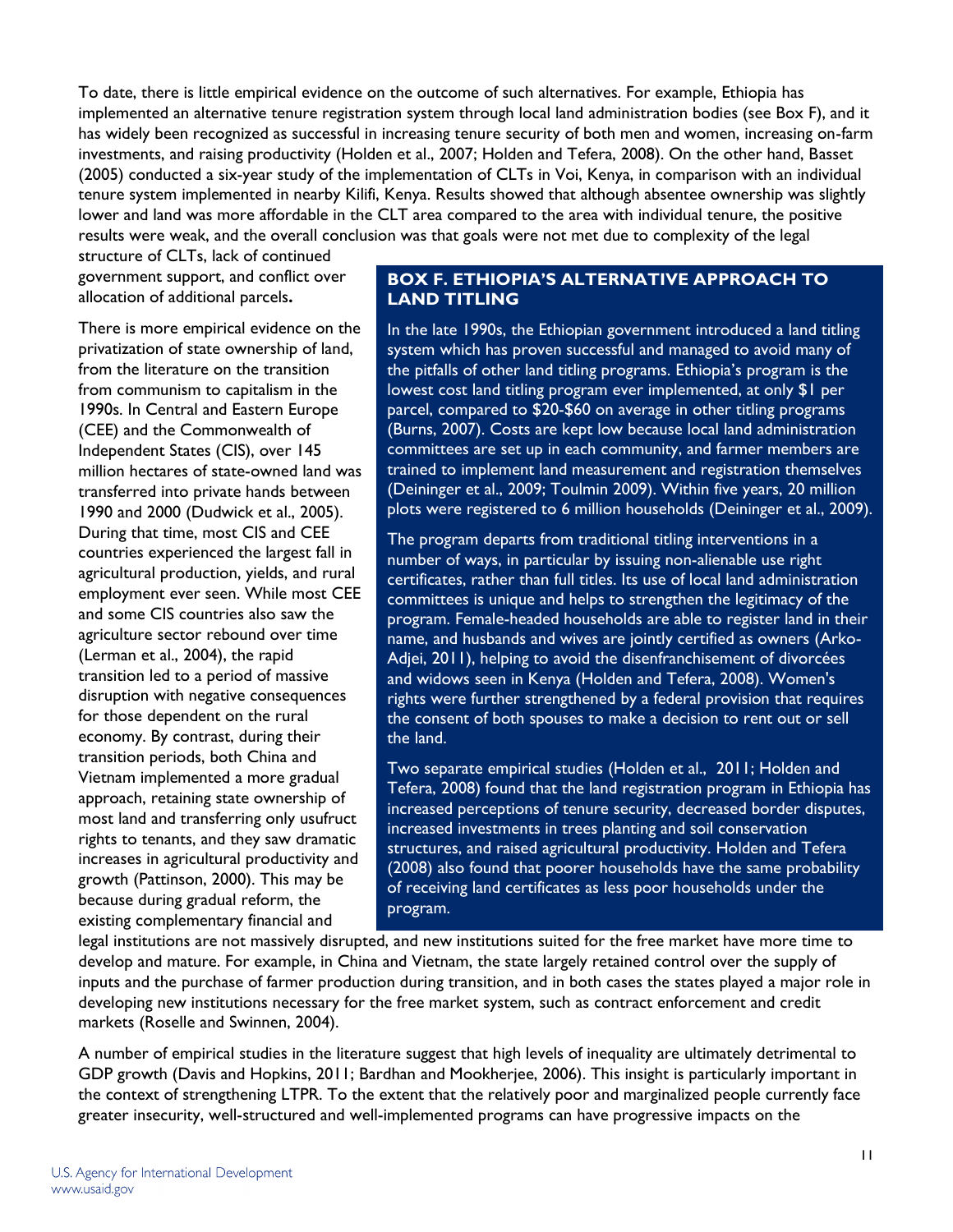distribution of secure land assets, reducing overall inequality. This in turn can lead to broad-based economic growth in both rural and urban areas.

Making land distribution more egalitarian is the main goal of land reform, which has been found to increase tenure insecurity in certain areas of China and Vietnam, for example, as well as Ethiopia and Eritrea (Deinenger and Jin, 2006; Jacoby et al., 2002). Providing more secure rights must be perceived as permanent for many of the hopedfor benefits to be realized.

## **POLICY RECOMMENDATIONS FOR FUTURE INTERVENTIONS**

This issue brief has raised a number of observations regarding the links between policy and programs designed to increase tenure and property rights and subsequent impacts on broad-based economic growth. From the available evidence, the following policy recommendations emerge:

- 1. **Importance of Assessing Customary Tenure Systems.** Before implementing any land reform or land titling program, a thorough analysis should be conducted of the existing customary tenure system to understand its strengths and weaknesses and best determine how to engage with this system.
- 2. **Constitutional Provisions and Women's Rights to Land.** Where existing customary systems support vibrant land market development, provide adequate investment incentives, and do not disenfranchise women or other groups; only very minimal changes should be made. The best approach may simply be to write national laws which recognize and protect customary tenure rights.
- 3. **Intermediate Forms of Tenure Security.** In cases where customary tenure provides some benefits but (1) does not adequately incentivize investment, (2) disenfranchises certain groups, or (3) perpetuates low levels of productivity, intermediate forms of tenure reform should be considered. This can include support for instruments like local land boards or Community Land Trusts, which provide both individual and communitylevel rights simultaneously.
- 4. **Gradual and Appropriate Privatization.** Where state or communal ownership is widespread and complimentary institutions are weak or absent, it is likely that a more gradual process of privatization with associated land titling would result in more cost-effective, productive, and equitable outcomes. In these cases, government should initially focus privatization initiatives around high-value lands (e.g. irrigation sites, reforestation plots, peri-urban areas).
- 5. **Importance of Participatory Land Registration.** Land registration programs should be as participatory and transparent as possible, both to increase legitimacy and to reduce cost.
- 6. **Tenure Formalization and Accompanying Measures.** Where more formal, individualized systems are pursued, efforts need to be made to develop functioning credit and land markets and/or other support mechanisms for new landowners, such as cash transfers, technical assistance, information/awareness programs, and access to low-cost dispute resolution and contract enforcement mechanisms.
- 7. **Monitoring Land Titling to Avoid Disenfranchisement.** Where land titling is implemented, it must be carefully monitored to avoid capture by elites and widespread disenfranchisement of the poor and/or women. Hybrid structures which retain some community control over land, as well as provisions like joint registration of land in the name of a husband and wife, should be considered.
- 8. **Flexible Titling Options to Minimize Inequality.** Exacerbation of inequality can also be avoided by providing a spectrum of flexible titling options, including certificates of use, occupancy certificates, and starter titles, which may be more affordable for poor farmers and slum dwellers.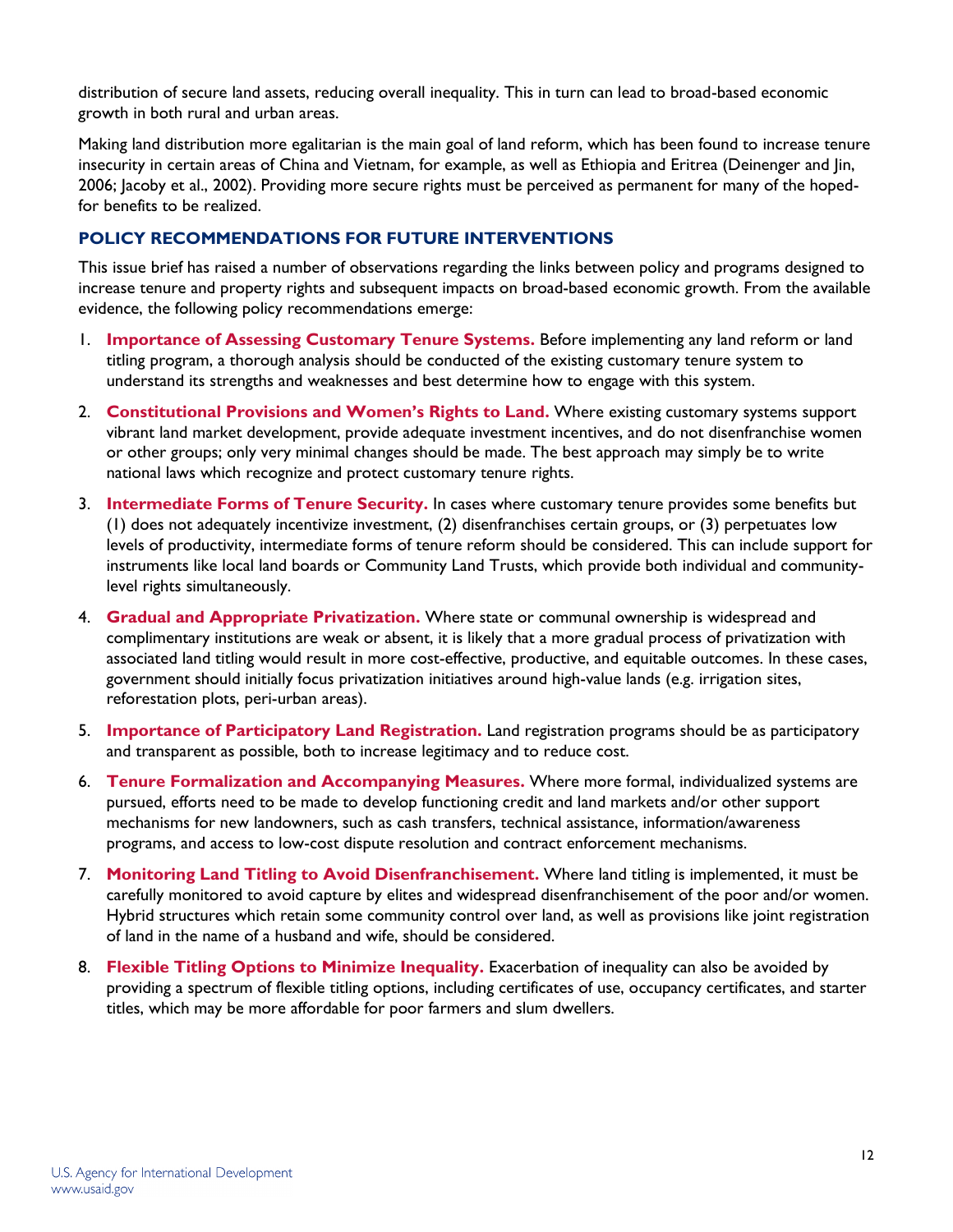#### **REFERENCES**

- Arko-Adjei, Anthony. 2011. "Adapting Land Administration to the Institutional Framework of Customary Tenure: The Case of Peri-urban Ghana." *Sustainable Urban Areas 39.* IOS Press: Amsterdam.
- Bardhan, Pranab and Dilip Mookherjee. 2006. "Land Reform, Decentralized Governance, and Rural Development in West Bengal." Paper prepared for the Stanford Center for International Development Conference on Challenges of Economic Policy Reform in Asia, May 31–June 3, 2006.
- Barrows, Richard and Michael Roth. 1990. "Land Tenure and Investment in African Agriculture: Theory and Evidence." *The Journal of Modern African Studies* 28, 2: 265-297.
- Basset, E. 2005. "Tinkering with Tenure: The Community Land Trust Experiment in Voi, Kenya." *Habitat International* 29, 3: 375-398.
- Becker, Laurence. 2013. "Land sales and the transformation of social relations and landscape in peri-urban Mali." *Geoforum* . <http://dx.doi.org/10.1016/j.geoforum.2012.12.017>
- Boucher, S., B. Barham and M. Carter. 2004. "The Impact of 'Market-Friendly' Reforms on Credit and Land Markets in Honduras and Nicaragua." *World Development* 33, 1: 107–128.
- Bruce, John and Michael Roth. 2007. "Legal Empowerement of the Poor." USAID Project Brief.
- Burns, A. 2004. "Thailand's 20 Year Program to Title Rural Land." Background paper prepared for the World Development Report 2005.
- Burns, T.A. 2007. "Land Administration: Indicators of Success and Future Challenges." Agriculture and Rural Development Discussion Paper 37. Washington, DC: World Bank.
- Byamugisha, Frank. 1999. "The Effects of Land Registration on Financial Development and Economic Growth: A Theoretical and Conceptual Framework." The World Bank: Washington, DC.
- Carter, Michael and Pedro Olinto. 2003. "Getting Institutions 'Right' for Whom? Credit Constraints and the Impact of Property Rights on the Quantity and Composition of Investment." *American Journal of Agricultural Economics* 85,1: 173-186.
- Chimhowu, Admos and Phil Woodhouse. 2006. "Customary vs. Private Property Rights? Dynamics and Trajectories of Vernacular Land Markets in Sub-Saharan Africa." *Journal of Agrarian Change* 6, 3: 346-371.
- Cousins, Ben. 1997. "How Do Rights Become Real? Formal and Informal Institutions in South Africa's Land Reform." Institute of Development Studies (IDS) Bulletin 28.4.
- Deininger, Klaus. 2011. "Challenges Posed by the New Wave of Farmland Investment." *The Journal of Peasant Studies* 38, 2: 217-247.
- Deininger, Klaus. 2004. "Land Policies for Growth and Poverty Reduction: Key Issues and Challenges Ahead." Paper presented at the Inter-regional Special Forum on the Building of Land Information Policies in the Americas: Mexico City, Mexico.
- Deininger, K. W., & Bresciani, F. 2001. *Mexico's Ejido Reforms: Their Impact on the Functioning of Factor Markets and Land Access*. Paper presented at the American Agricultural Economics Association Meetings 2001, August 5-8, Chicago.
- Deininger, Klaus and Juan Sebastian Chamorro. 2004. "Investment and Equity Effects of Land Regularisation: The Case of Nicaragua." *Agricultural Economics* 30: 101–116.
- Deininger, Klaus and Gershon Feder. 2001. "Land Institutions and Land Markets." *Handbook of Agricultural Economics* 1, A: 288-331.
- Deininger, Klaus and S. Jin. 2006. "Tenure Security and Land Related Investment: Evidence from Ethiopia." *European Economic Review* 50, 5: 1245–1277.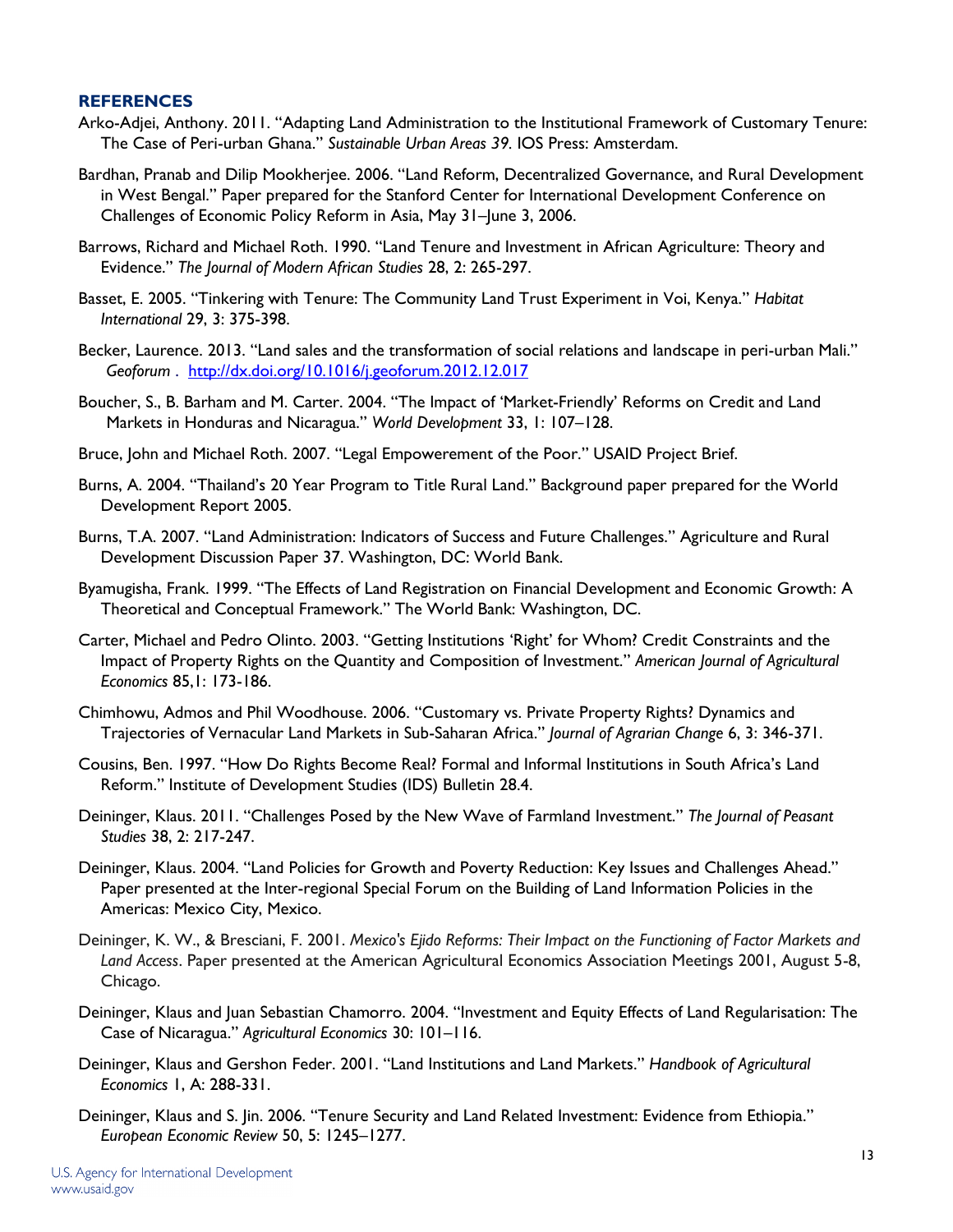- Deininger, Klaus, Daniel Ayalew Ali, and Tekie Alemu. 2011. "Impacts of Land Certification on Tenure Security, Investment, and Land Markets: Evidence from Ethiopia." Land Economics, 87(2): 312-334.
- De Janvry, Alain and Elisabeth Sadoulet. 2001. *Access to Land and Land Policy Reforms.* UNU World Institute for Development Economics Research: Helsinki, Finland.
- De Soto, Hernando, 2000. *The Mystery of Capital: Why Capitalism Triumphs in the West and Fails Everywhere Else.* New York: Basic Books.
- Diao, X., P. Hazell, and J. Thurlow, 2010. The Role of Agriculture in African Development. *World Development*, 38(10): 1375-1383.
- Do, Quy-Toan and Lakshmi Iyer. 2008. "Land Titling and Rural Transition in Vietnam." *Economic Development and Cultural Change* 56, 3: 531-579.
- Dudwick, Nora, Karin Fock and David Sedik. 2005. *A Stocktaking of Land Reform and Farm Restructuring in Bulgaria, Moldova, Azerbaijan and Kazakhstan.* World Bank: Washington, DC.
- Food and Agriculture Organization (FAO). 2002. Reducing Poverty and Hunger: The Critical Role of Financing for Food, Agriculture and Rural Development. Paper Prepared for the International Conference on Financing for Development, Monterrey, Mexico, 18-22 March 2002.
- Feder, Gershon and Ashihiko Nishio. 1998. "The Benefits of Land Registration and Titling: Economic and Social Perspectives." *Land Use Policy* 15, 1: 25-43.
- Gollin, D. Agricultural Productivity and Economic Growth. 2010. *Handbook of Agricultural Economics*, Vol. 4, Chapter 73, pg. 3825-3866.
- Haggblade, Steven and Peter Hazell. 1989. Agriculture Technology and Farm/Non-Farm Growth Linkages. *Agricultural Economics* (3): 345-364.
- Hallam, David. 2009. "Foreign Investment in Developing Country Agriculture—Issues, Policy Implications and International Response." Presented at the Global Forum on International Investment VIII.
- Holden, S. T., K. Deininger, and H. Ghebru. 2011. "Tenure Security, Gender, Low-Cost Land Certification and Land Rental Market Participation in Ethiopia." *Journal of Development Studies*, 47(1): 31-47.
- Holden, Stein and Tewodros Tefera. 2008. "From Being Property of Men to Becoming Equal Owners? Early Impacts of Land Registration and Certification on Women in Southern Ethiopia." Report prepared for UNHABITAT, Shelter Branch, Land Tenure and Property Administration Section.
- Jacoby, H. G., G. Li, and S. Rozelle. 2002. "Hazards of Expropriation: Tenure Insecurity and Investment in Rural China." *American Economic Review*: 1420-1447.
- Lerman, Zvi , Csaba Csaki and Gershon Feder. 2004. "Evolving Farm Structures and Land Use Patterns in Former Socialist Countries." *Quarterly Journal of International Agriculture* 43, 4: 309-335.
- Musembi, Celestine. 2007. "De Soto and Land Relations in Rural Africa: Breathing Life into Dead Theories About Property Rights ." *Third World Quarterly* 28, 8: 1457-1478.
- Niamir-Fuller, M. 1999. *Managing Mobility in African Rangelands*. London: Food and Agricultural Organization and the Beijer International Institute of Ecological Economics.
- Pagiola, Stefano. 1999. "Economic Analysis of Rural Land Administration Projects." World Bank: Washington, DC.
- Pattinson, Dwayne. 2000. "Agricultural Cooperatives in Selected Transitional Countries." Canadian Cooperative Association (CCA) and the International Cooperation Agricultural Organization (ICAO).
- Place, F. and K. Otsuka. 2002. "Land Tenure Systems and Their Impacts on Agricultural Investments and Productivity in Uganda." *Journal of Development Studies* 38, 6: 105–128.